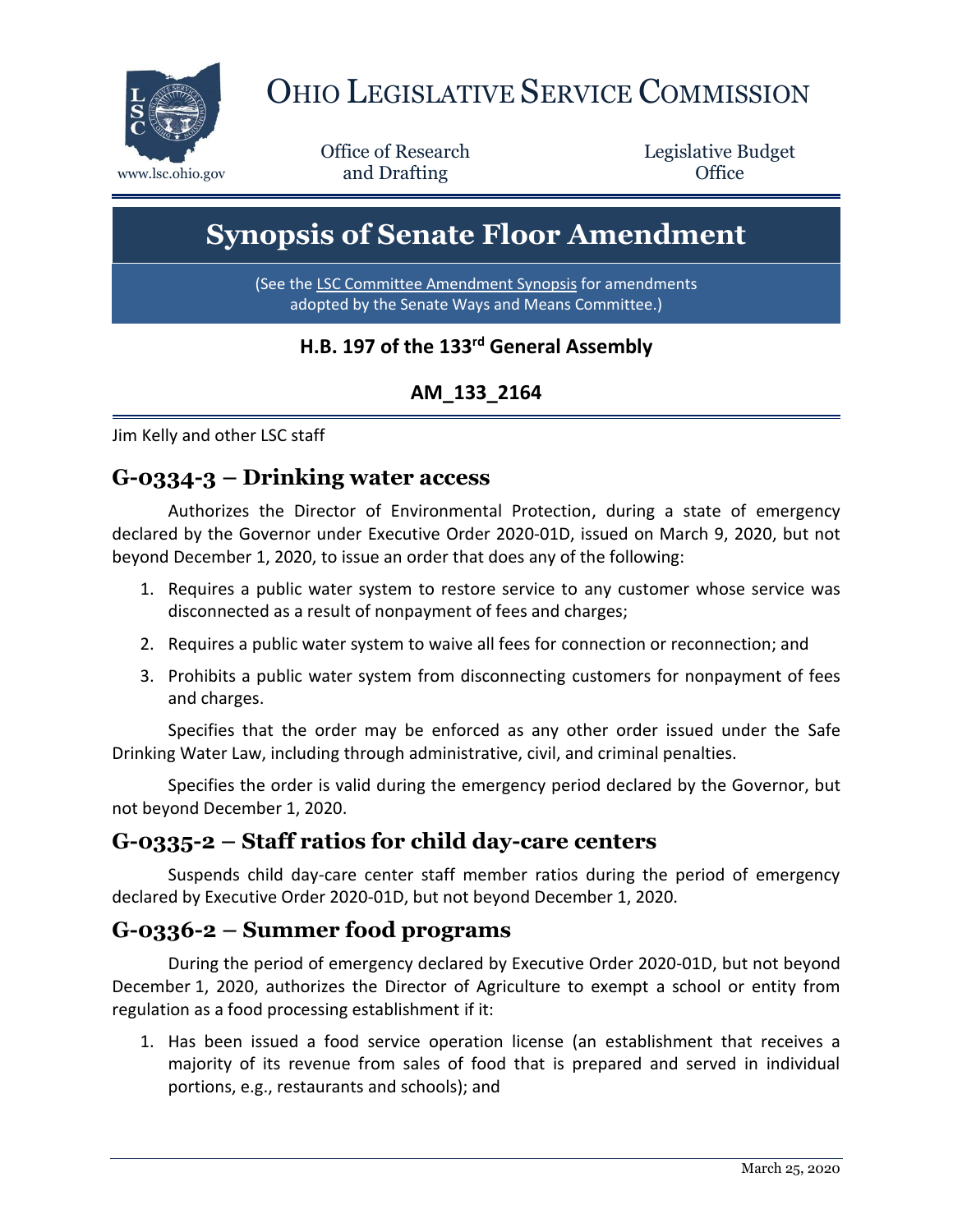2. Is transporting food from the establishment only for purposes of the Seamless Summer Option Program or the Summer Food Service Program administered by the U.S.D.A.

(Under current law, a food processing establishment is a premises where food is processed, packaged, manufactured, or otherwise held or handled for distribution or for sale at wholesale. Confectioneries, canneries, and bottlers are examples of food processing facilities.)

#### **G-0337-2 – Distance learning**

For the 2019-2020 school year, permits school districts, STEM schools, community schools that are not e-schools, and chartered nonpublic schools to make up through distance learning any number of days or hours necessary due to school closures as a result of the Director of Health's order, any local board of health order, or any extension of an order regarding COVID-19. A district or school may amend its existing plan or adopt one if it does not have a plan. (Current law limits make up through distance learning to three days.)

#### **G- 0338-5 – Deadline and license extensions**

Extends current law deadlines with which a state agency must comply, that occur during the emergency declared by Executive Order 2020-01D, until the sooner of 90 days after the emergency ends or December 1, 2020.

Extends current law deadlines with which a licensee must comply to maintain a license's validity that occur during the emergency declared by Executive Order 2020-01D, until the sooner of 90 days after the emergency ends or December 1, 2020.

Extends a license's validity until the sooner of 90 days after the emergency declared by Executive Order 2020-01D ends or December 1, 2020, if the license would otherwise expire during the emergency, unless it is revoked, suspended, or otherwise subject to discipline or limitation under the applicable law for reasons other than delaying to renew.

Stipulates that a licensing authority still may take disciplinary action against a licensee, except for delaying to taking action to maintain the license during the extension.

With respect to standard concealed handgun licenses that are scheduled to expire during the period of emergency declared by Executive Order 2020-01D: (1) provides an extension of 90 days or until December 1, 2020, whichever occurs sooner, for the validity of those licenses, with the 90-day period commencing on the scheduled expiration date; (2) specifies that during the extension, for all purposes under Ohio law, the license is valid and the licensee is considered to be a holder of a valid license to carry a concealed handgun; and (3) specifies that the extension does not affect the operation of R.C. 2923.128, regarding the suspension or revocation of a license to carry a concealed handgun or the provisions of that section requiring a suspension or revocation for specified conduct, activities, or factors, during the extension or at any other time.

Excludes from the deadline extensions an individual's duty to register or enroll as a violent offender, arson offender, or sex offender.

Exempts from suit a state agency or licensee for complying with the deadline extensions.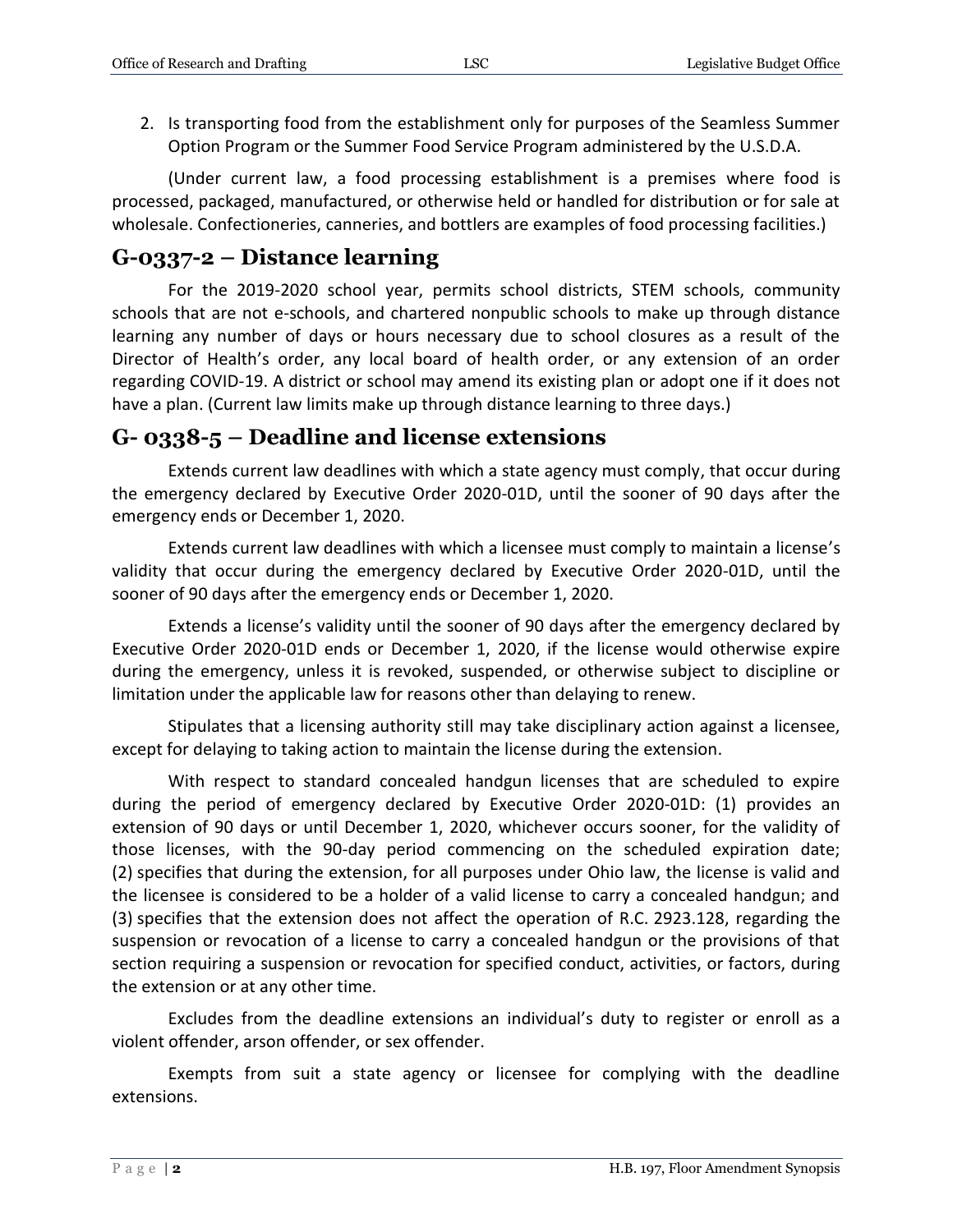Specifies that the General Assembly encourages a licensee to make all reasonable efforts to take action with respect to a license before the bill's deadline extension elapses.

#### **G-0339-2 – Waiver of reemployment penalties**

Removes the requirement — until the earlier of December 1, 2020, or the period of the state of emergency declared by Executive Order 2020-01D ends – that a retired state retirement system member who has received a retirement allowance for less than two months, and is reemployed by any of the following departments, forfeit the retirement allowance during that two-month period:

Rehabilitation and Correction; Youth Services; Mental Health and Addiction Services; Veterans Services; and Developmental Disabilities.

#### **G-0340-1 – Department of Administrative Services**

Appropriates \$20 million to capital appropriation item C10050, State Agency Capital Projects.

Authorizes the Director of Budget and Management, at the request of the Director of Administrative Services, to transfer up to \$20 million in cash from the Building Improvement Fund (Fund 5KZ0) to the Administrative Building Fund (Fund 7026) to pay costs associated with state agency capital projects.

Requires the Director of Administrative Services to request the Director of Budget and Management to transfer an equal amount of cash from Fund 7026 to repay Fund 5KZ0 when there is a sufficient cash balance in Fund 7026 to support the repayment.

#### **G-0341-1 – Medicaid, COVID-19 community providers**

Authorizes the Medicaid Director, during the state of emergency due to COVID-19, or until December 1, 2020, whichever is earlier, to (1) classify certain Medicaid providers as COVID-19 community providers, (2) request the Director of Budget and Management to designate additional funds related to the COVID-19 outbreak for Medicaid payments to COVID-19 community providers, (3) make payments to COVID-19 community providers, and (4) facilitate payments to COVID-19 community providers by transferring funds to the Departments of Developmental Disabilities and Mental Health and Addiction Services via intrastate transfer vouchers.

Appropriates the funds needed for this purpose.

#### **G-0351-2 – Open meetings**

Establishes a public body open meetings policy and a policy regarding hearings, which utilize the use of electronic communication in lieu of in-person meetings and hearings, for use only during the period of the emergency declared by Executive Order 2020-01D, but not beyond December 1, 2020.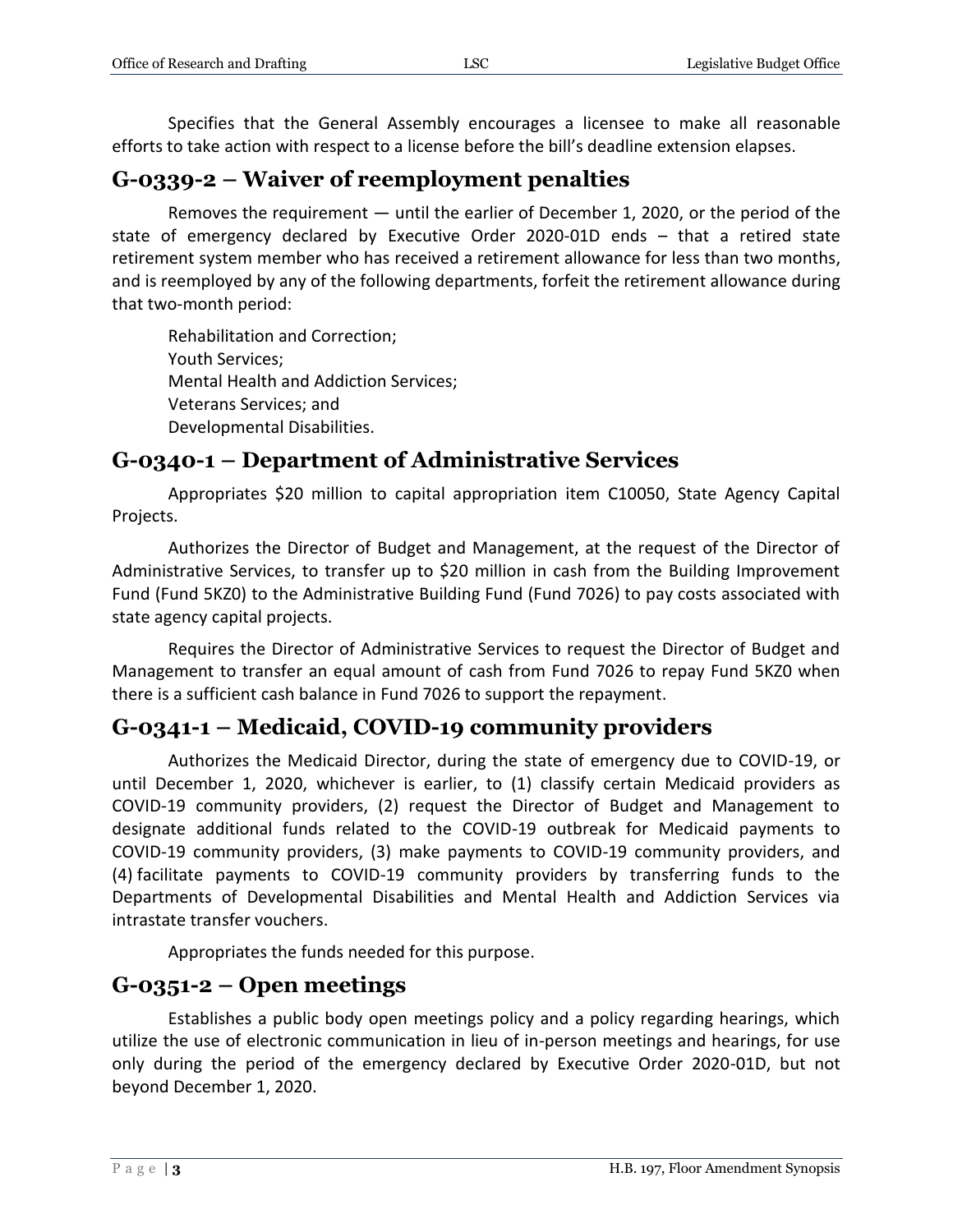#### **G-0360 – Budget Stabilization Fund transfer**

Authorizes the Director of Budget and Management to transfer cash in FY 2020 from the Budget Stabilization Fund to the GRF to ensure the FY 2020 GRF budget is balanced, on the approval of at least two Controlling Board members from each chamber of the General Assembly.

#### **G-0361 – Vacancies filled by county central committees**

Provides a county central committee of a political party an additional 45 days to fill a vacancy from the date the vacancy was required to be filled, during the period of the emergency declared by Executive Order 2020-01D.

#### **G-0362-2 – Waiver of education requirements**

For the 2019-2020 school year, due to the Director of Health's order, any local board of health order, or any extension of an order to close all kindergarten through 12<sup>th</sup> grade schools:

- 1. Exempts all public and chartered nonpublic schools from administering state achievement and alternative assessments.
- 2. Prohibits the Department of Education from publishing and issuing ratings for overall grades, components, and individual measures on the state report card, and submitting preliminary data for report cards for school districts and buildings.
- 3. Establishes a safe harbor from penalties and sanctions for districts and schools based on the absence of state report card grades for the 2019-2020 school year. Includes safe harbor from:
	- a. Restructuring under state law based on poor performance;
	- b. The Columbus City School Pilot Project;
	- c. Provisions for academic distress commissions and progressive consequences for existing commissions (but specifically retains the chief executive officers' powers prior to the 2020-2021 school year);
	- d. Buildings becoming subject to the Ed Choice Scholarship;
	- e. Determination of "challenged school districts" where new start-up community schools may be located;
	- f. Community school closure requirements;
	- g. Identification of school districts and buildings for federal and state targeted support and improvement;
	- h. Restrictions to which community schools may change sponsors.
- 4. Exempts schools from retaining students in the third grade under the Third-Grade Reading Guarantee, unless the school principal and student's reading teacher determine the student is not reading at grade level.
- 5. Permits public and private schools to grant a diploma to any student on track to graduate and for whom the principal, in consultation with teachers and counselors, determines that the student has successfully completed the student's high school curriculum or individualized education program at the time of the Director's order.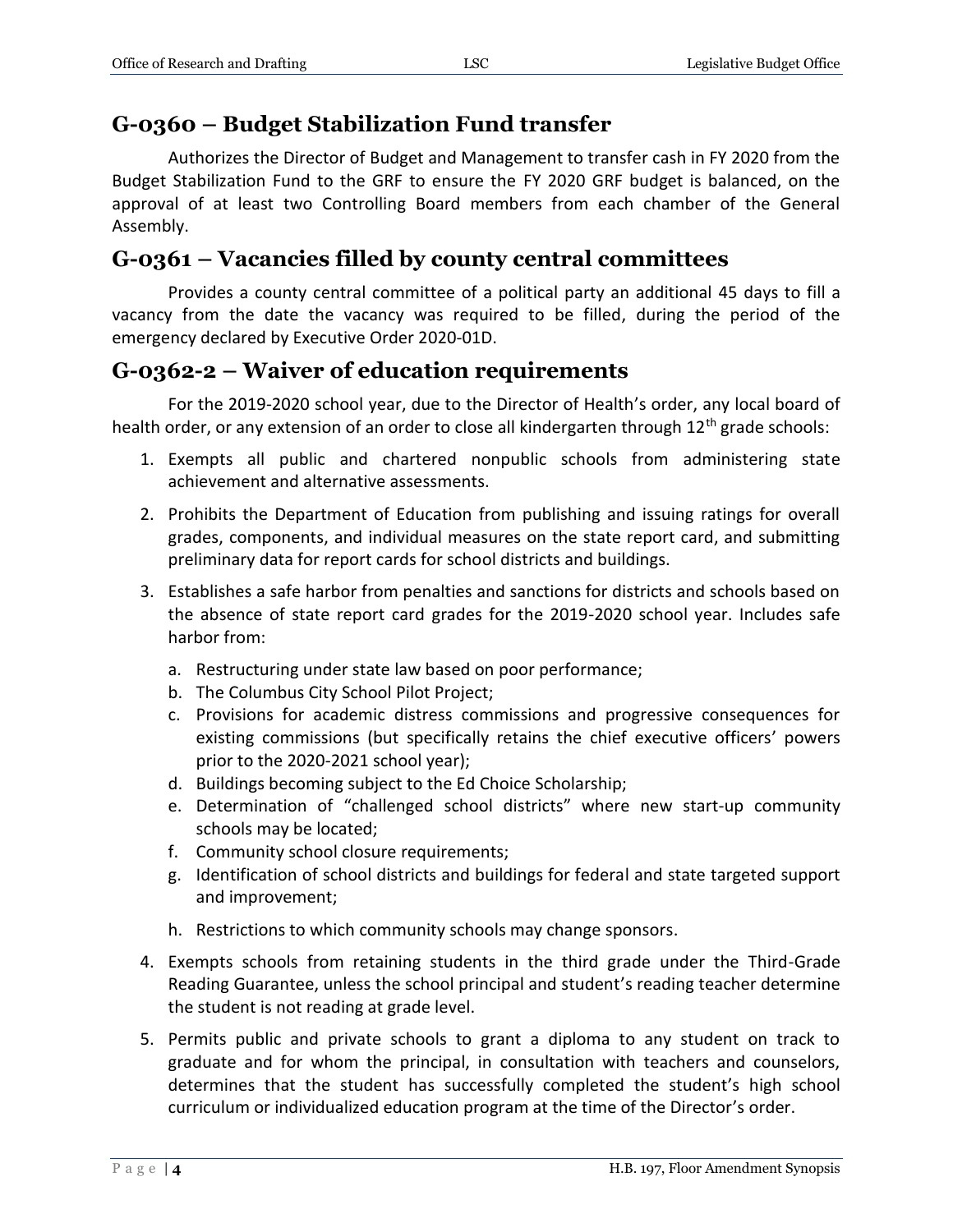- 6. Declares the General Assembly's intent that public and private schools continue to find ways to keep students actively engaged in learning opportunities for the remainder of the school year, and to grant students who need in-person instructional experiences to complete diploma requirements or career-technical education programs access to school facilities as soon as reasonably possible after the Director of Health permits access, even if the last instructional day of the school year has passed.
- 7. Prohibits the use of the value-added progress dimension from the 2019-2020 school year to measure student learning attributable to teachers for their performance evaluations.
- 8. For community school sponsor ratings: (a) prohibits the Department from issuing a rating for the academic performance component; (b) prohibits the use of that rating for the overall rating; and (c) prohibits the Department from finding a sponsor out of compliance with laws and rules for any requirement for an action that should have occurred while schools were closed.
- 9. Permits the Superintendent of Public Instruction to waive the requirement to complete any report based on data from assessments that were to be administered in the 2019-2020 school year.

#### **G-0364 – Publicly funded child care**

Authorizes the Ohio Department of Job and Family Services to continue to pay providers of publicly funded child care during the period of the COVID-19 emergency declared by Executive Order 2020-01D.

#### **G-0365-1 – Unemployment compensation**

Suspends, until the earlier of December 1, 2020, or the end of the period of emergency declared by Executive Order 2020-01D, a requirement that an individual serve a waiting period before receiving unemployment benefits.

Permits the Director of Job and Family Services, during the period described above, to waive the requirement that a person actively search for suitable work as a condition of receiving unemployment benefits.

Provides, during the period, that an individual is not disqualified from receiving unemployment benefits if the individual is unemployed or is unable to return to work because of an order, including an order to be isolated or quarantined, issued by:

The individual's employer; The Governor; The board of health of a city or general health district; A health commissioner; or The Ohio Department of Health.

Charges benefits paid to an individual who is unemployed or unable to return to work due to an isolation or quarantine order during the period to the mutualized account, unless the benefits are chargeable to a reimbursing employer.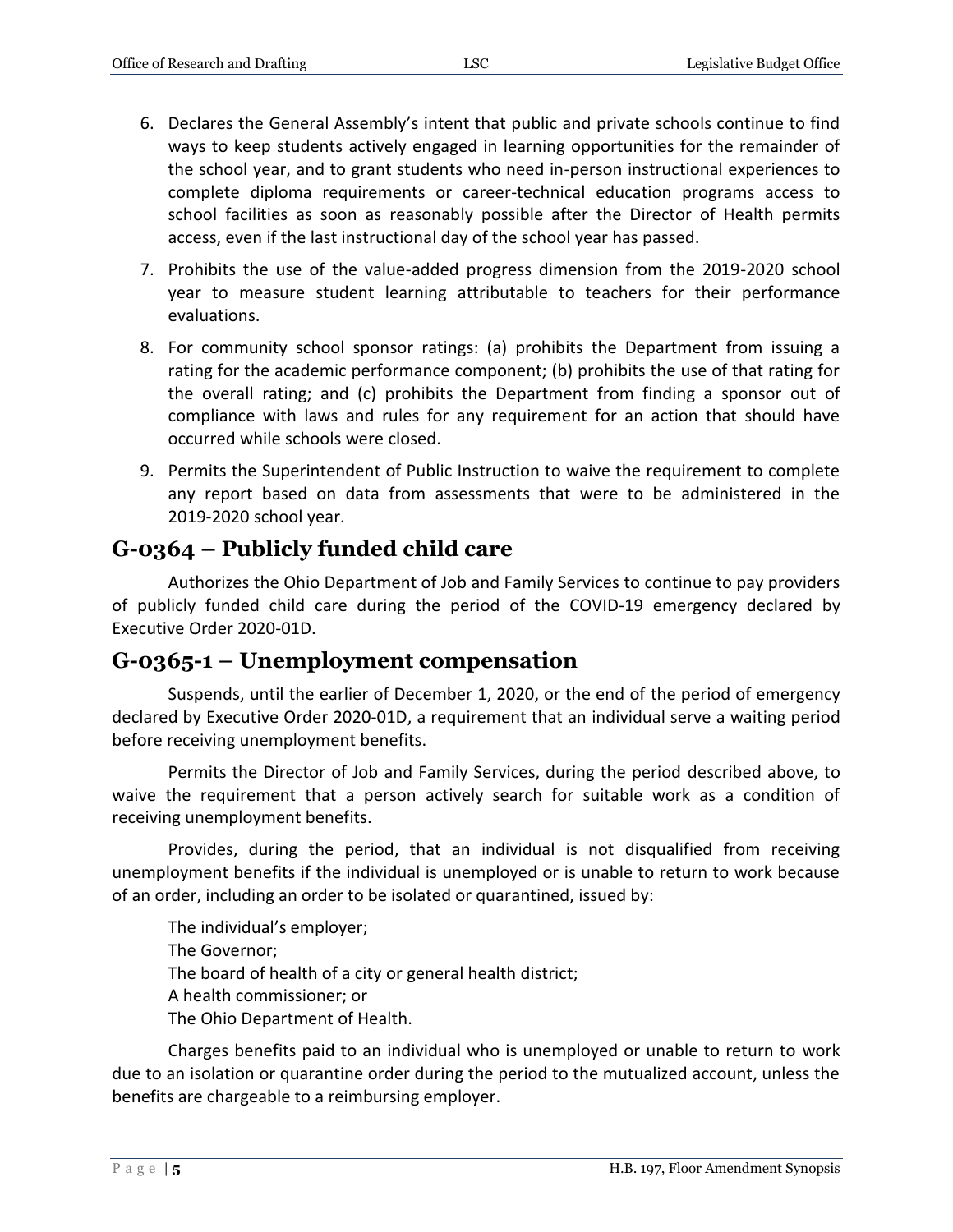#### **G-0366-1 – Delivery of services to special needs students**

For the duration of the Director of Health's order, a local board of health order, or extension of any order closing schools, but not beyond December 1, 2020, permits licensees of the following boards to provide services electronically or via telehealth communication to children who receive services through their resident school districts or under the Autism Scholarship or the Jon Peterson Special Needs Scholarship:

Ohio Speech and Hearing Professionals Board;

Ohio Occupational Therapy, Physical Therapy, and Athletic Trainers Board; State Board of Psychology;

Counselor, Social Worker, and Marriage and Family Therapist Board;

State Board of Education, with respect to intervention specialists.

#### **G-0371-2 – Tax compliance mitigation**

Expressly authorizes the Tax Commissioner to extend state tax filing and payment deadlines for the duration of the Governor's COVID-19 emergency declaration and to waive associated interest and penalties for taxpayers affected by the emergency. Also applies to school district income taxes, municipal income taxes administered by the state, and certain fees administered by the Department of Taxation.

Specifies that, for municipal income tax purposes, employees who must report to a temporary worksite (including their home) during the emergency period, or within 30 days thereafter, are considered to be working at their otherwise principal place of work (which, by law, is where the employee reports for work on "a regular and ordinary basis"). This affects which municipal corporation the employer must withhold income taxes for, which municipal corporation may tax the employee's pay, and whether and how much of the employer's own income is subject to a municipality's income tax. (Under current law, an employee may work in a municipality for up to 20 days per year without the employee becoming subject to that municipality's income tax and the employer becoming subject to that municipality's tax withholding requirements. And, if an employee does not exceed the 20-day threshold, that employee's pay is not counted toward the business's payroll factor, one of three factors – along with property and sales – that determines whether, and the extent to which, an employer's own income is subject to the municipality's tax on net profits. See R.C. 718.011, 718.02, and 718.82.)

#### **G-0389-2 – Retirement board elections**

Allows the Public Employees Retirement Board, Ohio Police and Fire Pension Fund Board of Trustees, State Teachers Retirement Board, School Employees Retirement Board, or State Highway Patrol Retirement Board to delay until December 1, 2020, an election for board members scheduled to take place during the period of the emergency declared by the Governor on March 9, 2020.

Requires the current elected board members whose terms expire after the original election date to continue in office until the member's successor is elected and takes office.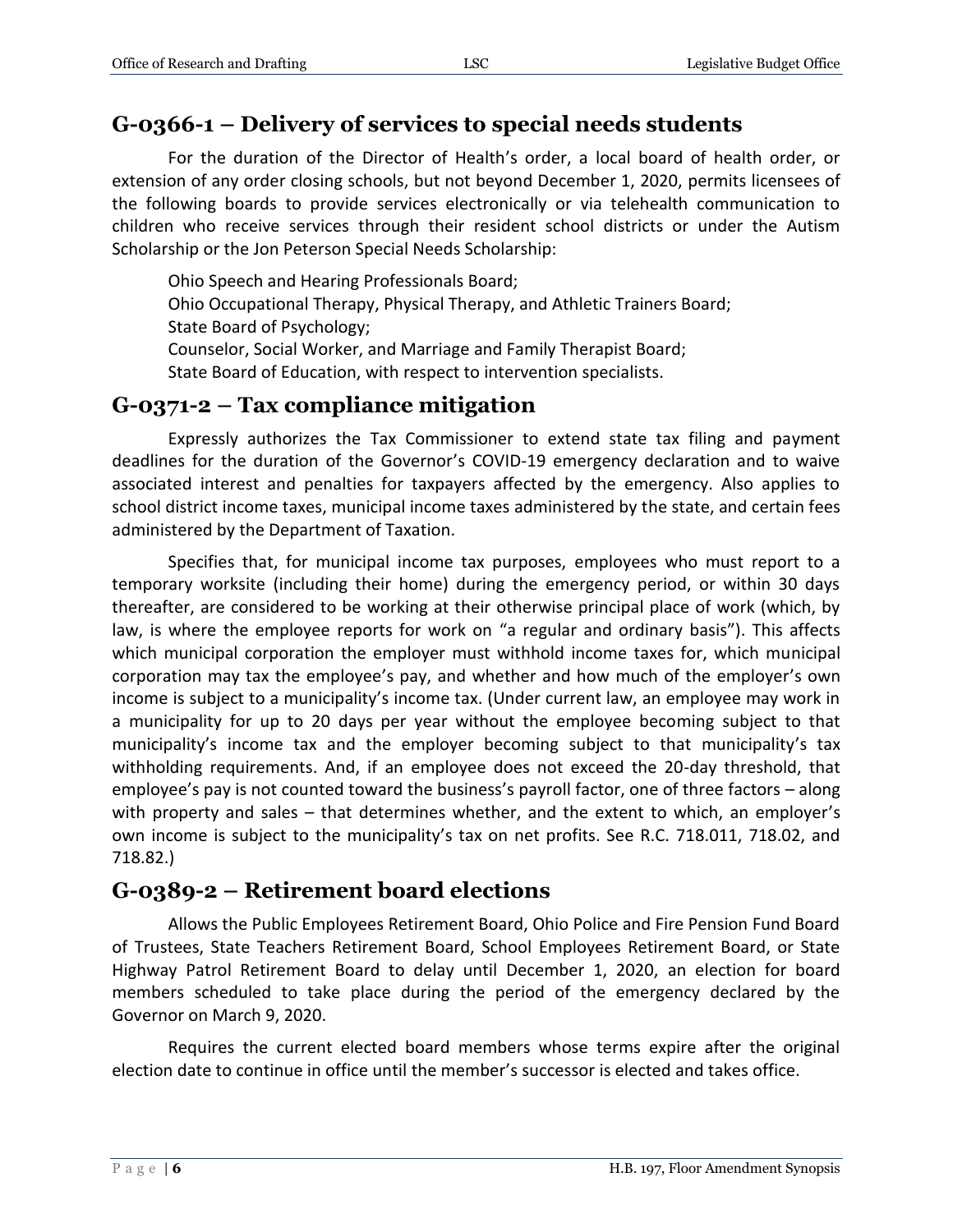#### **G-0392-2 – Agreed-upon procedure audits**

Specifies that the Auditor of State, for an audit period during which the emergency declared by Executive Order 2020-01D is or was in effect, may waive:

- 1. The requirement that the Auditor of State conduct a standard financial audit after conducting an agreed-upon procedure audit in two consecutive audit periods; and
- 2. All criteria a public office is required to satisfy in order for the Auditor of State to conduct an agreed-upon procedure audit instead of a standard financial audit. (Currently, the Auditor of State may waive one criterion.)

#### **G-0393-3 – Tolling of statutes of limitations, time limitations, deadlines**

Requires the criminal statutes of limitations, the civil statutes of limitations, and the administrative statutes of limitations and other court time limitations and deadlines that are set to expire between March 9, 2020, and July 30, 2020, be tolled; specifies that it is retroactive to March 9, 2020; and specifies that it expires on the date the period of emergency ends or July 30, 2020, whichever is sooner.

#### **G-0421-1 – Local offices to remain open**

Suspends, until August 30, 2020, a provision of law regarding liability of a county recorder for failure to perform certain duties of the office, including the duty to record a document by the morning of the day after the document was filed for recording.

During the period of the emergency declared by Executive Order 2020-01D:

- 1. Requires the office of a county recorder, the office of a county auditor, the title office of a clerk of court of common pleas, and a county map office to remain open and operational in order to allow land professionals physical access to the office as necessary to search records that are not otherwise available online, digital, or by some other means, so long as all necessary public land records are available. Specifies that all essential services to effectuate a property transfer must remain open and available with all offices.
- 2. Requires the title office of a clerk of court of common pleas to remain open and operational in order to allow land professionals, automobile, watercraft, outboard motor, all-terrain vehicles, and mobile home dealers access to the office as necessary to process titles that are not otherwise available online.
- 3. Specifies that the office may provide such access during limited hours and for a limited duration, and may subject searchers to requirements and restrictions in the interest of public health.
- 4. Specifies that the office may allow persons other than land professionals physical access to the office at the discretion of the office during such limited hours and limited duration, and subject to such requirements and restrictions in the interest of public health as the office determines.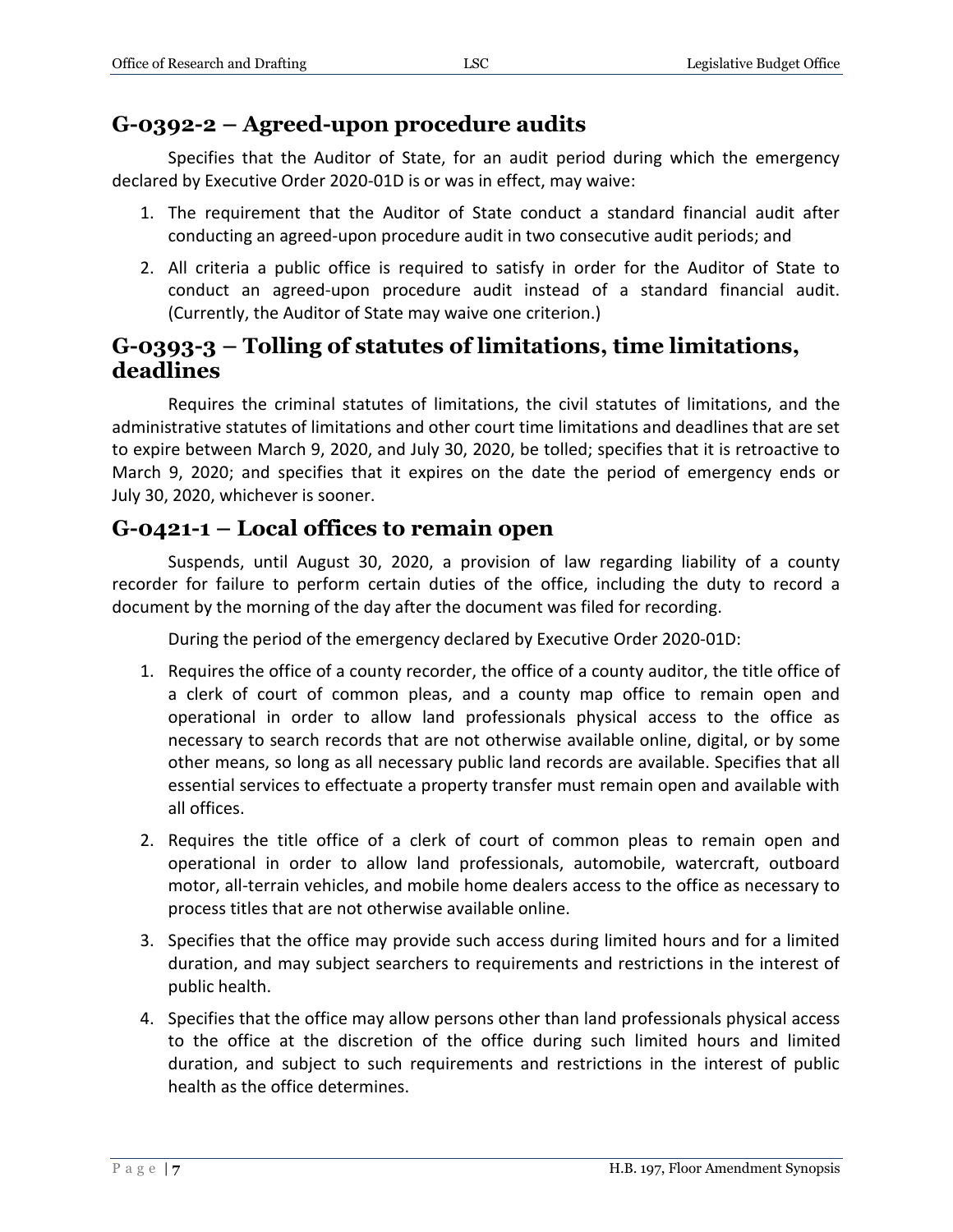These provisions apply notwithstanding an order or directive from the court of common pleas or the board of county commissioners.

## **G-0441 – Step Up to Quality ratings deadline**

Extends to September 1, 2020 (from July 1, 2020) the date by which publicly funded child care providers must be rated through the Step Up to Quality Program.

### **G-0442-2 – Various government fees and requirements**

Allows the following governmental entities, during the period of the emergency declared by Executive Order 2020-01D, but not beyond December 1, 2020, to do the following:

-- Ohio Public Works Commission – to automatically extend project schedules and waive penalties and late fees owed from the issuance of outstanding loans;

-- Ohio Water Development Authority – to waive penalties and late fees owed from the issuance of outstanding loans; and

-- Ohio Environmental Protection Agency – to waive penalties or late fees owed from the issuance of outstanding loans or permits, and to suspend reporting requirements for water research recovery facilities or solid waste facilities.

## **G-0445 – Temporary nursing licenses without examination**

Suspends, for the period of the COVID-19 emergency, the law requiring an applicant for a nursing license to have passed the licensure examination approved by the Board of Nursing.

Requires the Board to issue a temporary license to practice as a registered nurse or licensed practical nurse to an applicant if the applicant meets the remaining statutory requirements, including completing a nursing education program and criminal records check.

Specifies that a temporary nursing license is valid until whichever of the following occurs first: (1) 90 days after December 1, 2020, or (2) 90 days after the period of the COVID-19 emergency.

## **G-0472 – Certified registered nurse anesthetists**

Grants a certified registered nurse anesthetist (CRNA) authority to select, order, and administer drugs, treatments, and intravenous fluids for conditions related to the administration of anesthesia, but only during specified time periods and in accordance with a health care facility's required policy.

Permits a CRNA – under certain circumstances – to direct nurses and respiratory therapists to perform specified tasks, including administering drugs.

Authorizes a CRNA to perform additional activities or services, including ordering and evaluating diagnostic tests.

Allows a supervising practitioner or health care facility to prohibit a CRNA from performing an activity or service authorized by the amendment if the supervising practitioner or facility determines that it is not in a patient's best interest for the CRNA to do so.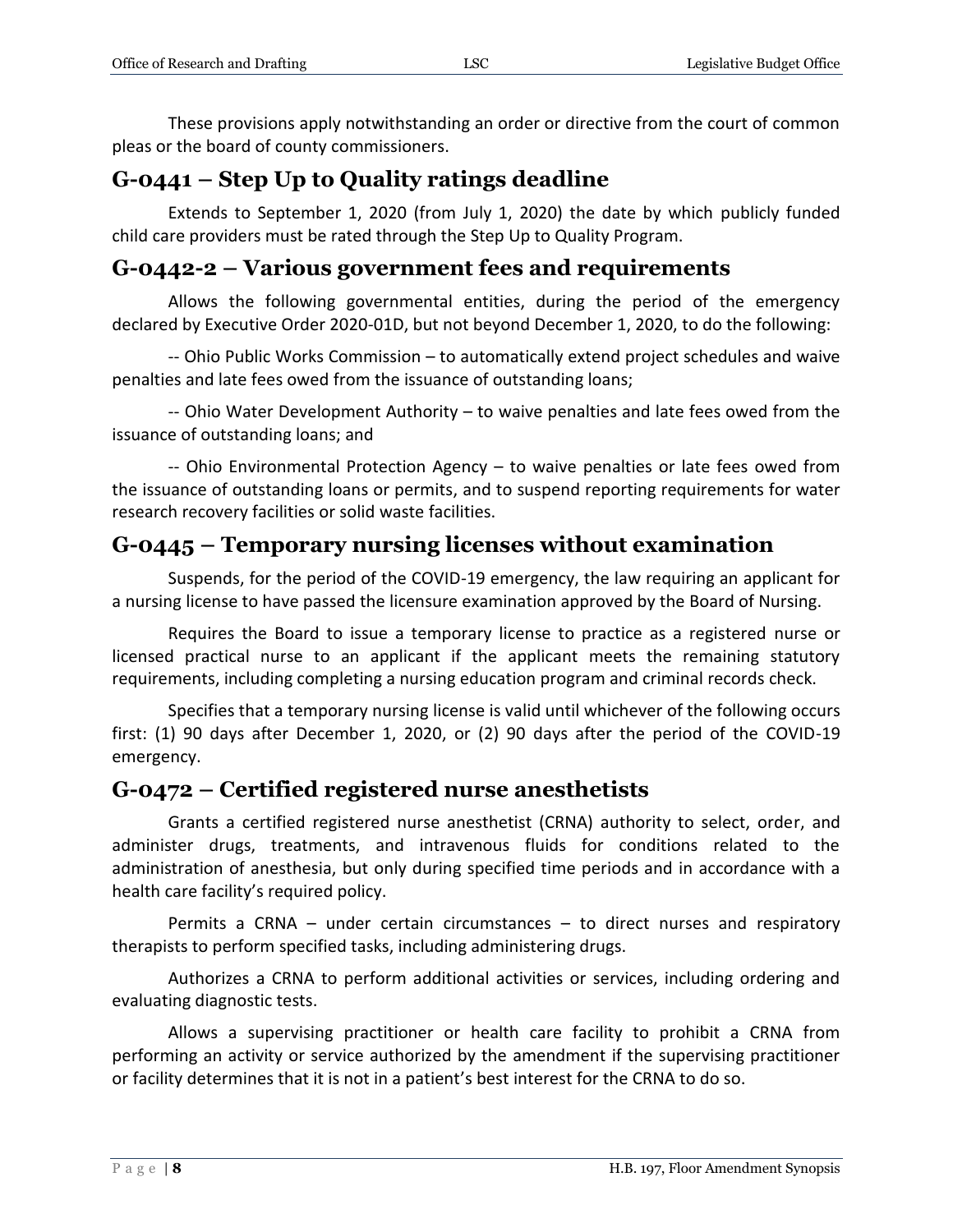#### **G-0474-1 – Extension of absent voting for primary election**

Voids Secretary of State directive 2020-06, issued on March 16, 2020.

Extends absent voting in the March 17, 2020, primary election through April 28, 2020.

Allows an elector who has not already cast a ballot in the election, and who was registered to vote in Ohio as of the February 18, 2020, deadline, to cast absent voter's ballots in the election through 7:30 p.m. on April 28.

Requires ballots already cast in the election before or after the bill's effective date also to be counted after 7:30 p.m. on April 28.

Requires the Secretary of State to mail a postcard to each elector in Ohio with information about voting under the bill.

Requires generally that an elector apply for absent voter's ballots by mail to the board of elections by noon on April 25.

Requires the board daily to compile a list of the applications received and to transmit the list to the Secretary, who must make it available to the public upon request.

Allows a person who applies for absent voter's ballots under the bill by the applicable deadline, and whose application is denied, to cast a provisional ballot by mail.

Requires the board to prepay the return postage on ballots sent to electors under the bill.

Requires the board to provide assistance in casting ballots and, as applicable, an extended application deadline for electors who are ill, have disabilities, or are confined, in the same manner as under current law.

Permits an elector instead to cast absent voter's ballots in person at the office of the board on April 28 by 7:30 p.m. if (1) the elector has a disability and wishes to use an accessible voting machine, or (2) the elector is unable to receive mail.

Requires the board to place a secure receptacle outside the office of the board for the return of ballots under the bill.

Requires all ballots to be received at the office of the board not later than 7:30 p.m. on April 28 in order to be counted, but includes a ten-day grace period for ballots to arrive by mail after that time, the same as under the statute.

Allows an absent voter or provisional voter to cure an incomplete ballot statement or provide additional information, if required, not later than May 5.

Requires the Secretary of State and the boards of elections to conduct all post-election procedures by adding 42 days to the statutory deadlines (the number of days between March 17 and April 28).

Requires candidates and political entities to file their post-primary campaign finance statements using March 17 as the date of the primary, but extends the filing deadline to 4:00 p.m. on June 5, 2020.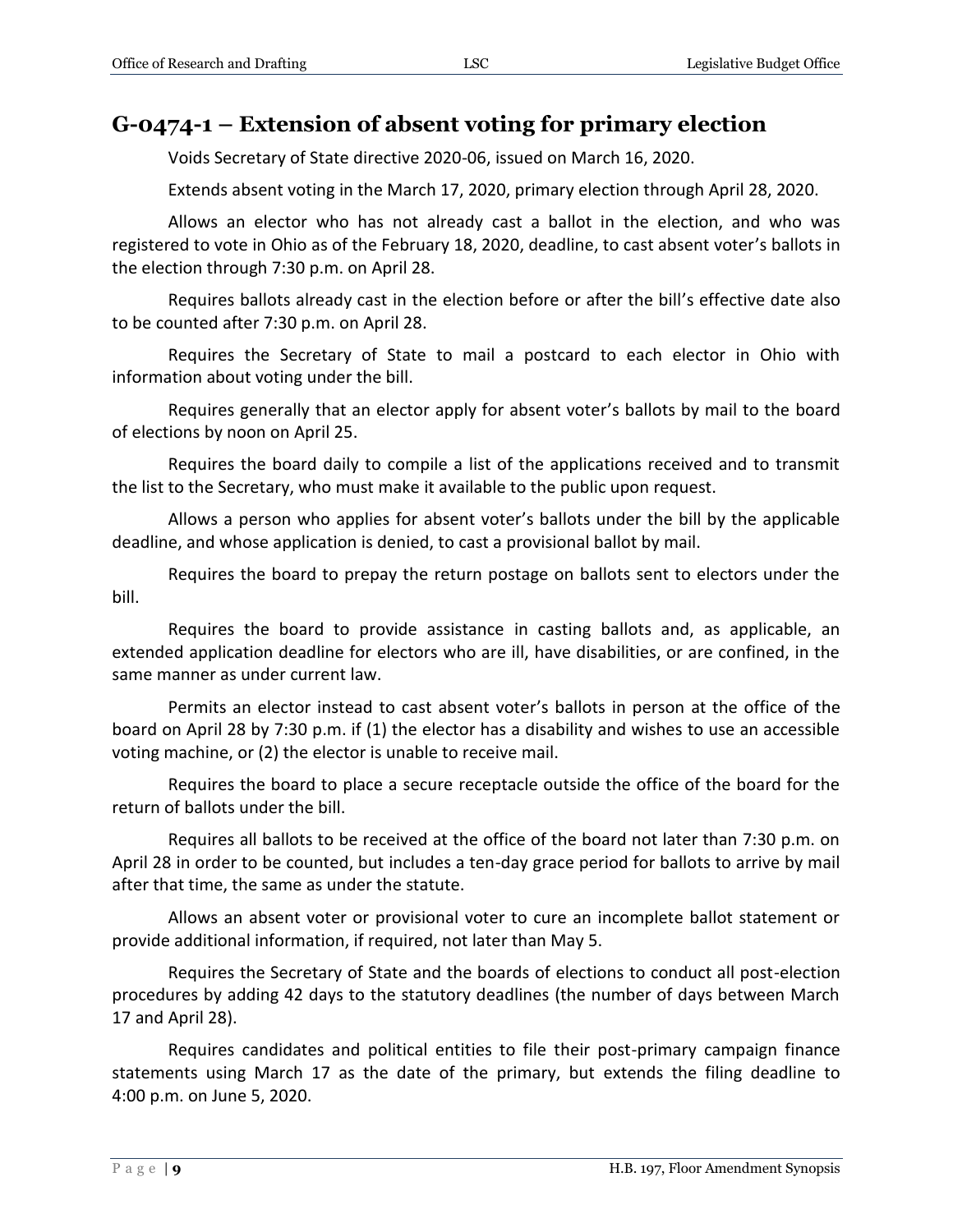Specifies that for the purpose of contribution limits that apply during a primary election period, the primary election period ended on March 17.

Suspends the state purchasing and contracting requirements, such as competitive bidding, that otherwise would apply to the Secretary of State for the purpose of implementing the bill.

Requires the Secretary to file a report with the President of the Controlling Board describing all purchases the Secretary made for which the Secretary did not follow the state purchasing and contracting requirements.

Appropriates \$7 million to the Secretary of State, which the Secretary must use to pay for expenses related to implementing the bill.

#### **G-0475 – Bill title and emergency clause**

Harmonizes the various amendments to the bill's title and emergency clause.

#### **G-0478-2 – Educational Choice Scholarship suspension**

Prohibits the Department of Education from accepting, processing, and awarding first-time performance-based Educational Choice scholarships for the 2020-2021 school year to students first eligible to receive those scholarships in that school year, which were to be funded under the appropriation made in H.B. 166, as amended by S.B. 120.

Requires the Department to accept, process, and award first-time performance-based scholarships for the 2020-2021 school year, to be paid through the usual deduct and transfer method, to a student (a) whose sibling received a performance-based scholarship in the 2019-2020 school year, (b) who is enrolled in, or would be enrolled in, a school building that satisfied the conditions for eligibility for performance-based scholarships in the 2019-2020 school year, and (c) who was enrolled in a public or nonpublic school in any of grades K-12 or was homeschooled for the equivalent of those grades for the 2019-2020 school year, or will be enrolled in kindergarten in a public or nonpublic school or will begin homeschooling for the equivalent of kindergarten in the 2020-2021 school year.

Defines "sibling" as a brother, half-brother, sister, or half-sister, by birth, adoption, or marriage, without regard to residence or custodial status, or a child residing in the same household as a foster child or under a guardianship or custodial order.

Requires the Department to accept, process, and award Educational Choice scholarships, to be paid through the usual deduct and transfer method, to students who received one in the prior school year and to students who were eligible in the 2019-2020 and 2020-2021 school years, but did not receive one in the 2019-2020 school year.

Requires the Department to accept, process, and award Educational Choice scholarships, to be paid through the usual deduct and transfer method, to students who are or would be newly enrolled in a building or district that would qualify a student for a scholarship in both the 2019-2020 and 2020-2021 school years, including entering kindergarten students, rising high school students, and students who move into a qualified building's district or territory.